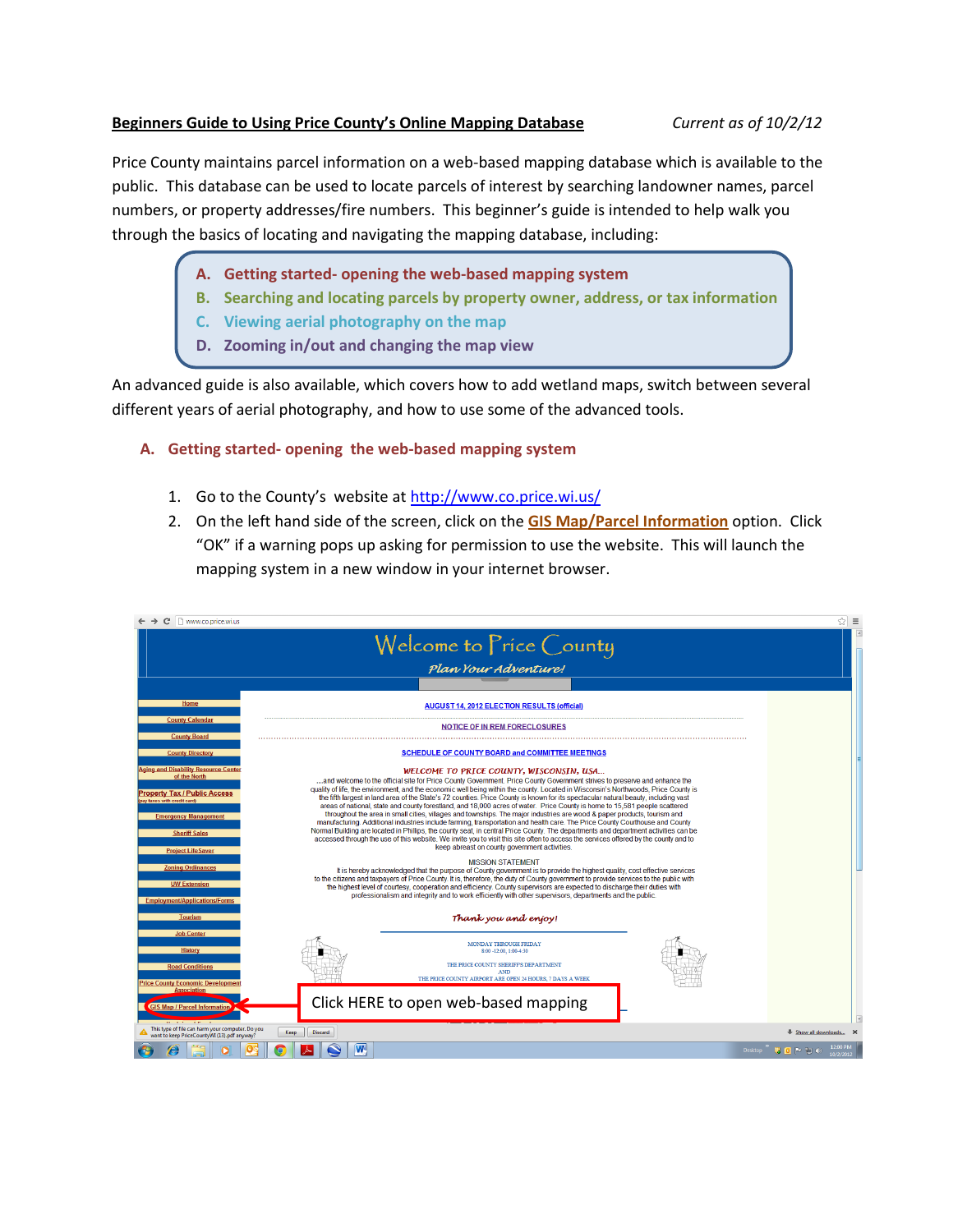- **B. Searching and locating a parcel by property owner, address, or tax information**
	- 1. In the "Property Search" box on the left side of the screen, enter in the information for the property you are interested in viewing. Searching the last name or house number (fire number) is often the easiest way to find the property you are looking for. Click "Submit".
	- 2. Scroll through the "Parcel Results" box that appears along the bottom of the screen until you locate the parcel you are interested in. Left clicking on a search result twice will bring up the real estate property listing property details (shown below)

| <b>Price County, WI</b><br>Search Anything: Enter A Value Here<br>Go<br><b>Parcel Report</b><br>911<br><b>General Map</b><br>Dept Maps Property Search<br>ਵ<br><b>Property Search</b><br>$\bullet$ View Full External Report $\leftarrow$ $\rightarrow$<br>Download / Print<br>(Last updated on Sep 28 2012 12:00AM)<br>Aerial <b>in</b> «<br>Street<br>G<br>Owner Information<br>Real Estate Price County Property Listing<br><b>Property Status: Current</b><br><b>Today's Date: 10/1/2012</b><br>Created On: 2/22/2006 9:02:55 AM<br>Last Name:<br>$^{\circledR}$<br><sup>32</sup> Ownership<br><b>Description</b><br>Updated: 7/18/2012<br><b>Updated: 7/18/2012</b><br>First Name:<br><b>PRICE COUNTY NORMAL BUILDING</b><br>PHILLIPS WI<br>Tax ID:<br>25788<br>50-272-4-37-01-18-5 15-002-30810<br>Sawyer<br>PIN:<br><b>Property Address</b><br><b>Mailing Address:</b><br><b>Billing Address:</b><br>272109505000<br>Legacy PIN:<br><b>PRICE COUNTY NORMAL</b><br><b>PRICE COUNTY NORMAL</b><br>851<br>104<br>Map ID:<br>House #:<br><b>BUILDING</b><br><b>BUILDING</b><br>(272) CITY OF PHILLIPS<br>Municipality:<br>104 S EYDER<br>104 S EYDER<br>Street Name: Eyder<br>ର୍<br>STR:<br><b>S18 T37N R01E</b><br>PHILLIPS WI 54555<br>PHILLIPS WI 54555<br>Description:<br>18-37-1E OUT LOT 8 EXCPT PCL DESC IN<br>267R-589 & PCL DESC 121D-511<br>Tax Information<br>◎<br>Site Address * indicates Private Road<br><b>Recorded Acres:</b><br>3.140 | WG<br>treme |  |  |  |
|-----------------------------------------------------------------------------------------------------------------------------------------------------------------------------------------------------------------------------------------------------------------------------------------------------------------------------------------------------------------------------------------------------------------------------------------------------------------------------------------------------------------------------------------------------------------------------------------------------------------------------------------------------------------------------------------------------------------------------------------------------------------------------------------------------------------------------------------------------------------------------------------------------------------------------------------------------------------------------------------------------------------------------------------------------------------------------------------------------------------------------------------------------------------------------------------------------------------------------------------------------------------------------------------------------------------------------------------------------------------------------------------------------------------------------------------------------------|-------------|--|--|--|
|                                                                                                                                                                                                                                                                                                                                                                                                                                                                                                                                                                                                                                                                                                                                                                                                                                                                                                                                                                                                                                                                                                                                                                                                                                                                                                                                                                                                                                                           |             |  |  |  |
|                                                                                                                                                                                                                                                                                                                                                                                                                                                                                                                                                                                                                                                                                                                                                                                                                                                                                                                                                                                                                                                                                                                                                                                                                                                                                                                                                                                                                                                           |             |  |  |  |
|                                                                                                                                                                                                                                                                                                                                                                                                                                                                                                                                                                                                                                                                                                                                                                                                                                                                                                                                                                                                                                                                                                                                                                                                                                                                                                                                                                                                                                                           |             |  |  |  |
|                                                                                                                                                                                                                                                                                                                                                                                                                                                                                                                                                                                                                                                                                                                                                                                                                                                                                                                                                                                                                                                                                                                                                                                                                                                                                                                                                                                                                                                           |             |  |  |  |
|                                                                                                                                                                                                                                                                                                                                                                                                                                                                                                                                                                                                                                                                                                                                                                                                                                                                                                                                                                                                                                                                                                                                                                                                                                                                                                                                                                                                                                                           |             |  |  |  |
|                                                                                                                                                                                                                                                                                                                                                                                                                                                                                                                                                                                                                                                                                                                                                                                                                                                                                                                                                                                                                                                                                                                                                                                                                                                                                                                                                                                                                                                           |             |  |  |  |
|                                                                                                                                                                                                                                                                                                                                                                                                                                                                                                                                                                                                                                                                                                                                                                                                                                                                                                                                                                                                                                                                                                                                                                                                                                                                                                                                                                                                                                                           |             |  |  |  |
|                                                                                                                                                                                                                                                                                                                                                                                                                                                                                                                                                                                                                                                                                                                                                                                                                                                                                                                                                                                                                                                                                                                                                                                                                                                                                                                                                                                                                                                           |             |  |  |  |
|                                                                                                                                                                                                                                                                                                                                                                                                                                                                                                                                                                                                                                                                                                                                                                                                                                                                                                                                                                                                                                                                                                                                                                                                                                                                                                                                                                                                                                                           |             |  |  |  |
|                                                                                                                                                                                                                                                                                                                                                                                                                                                                                                                                                                                                                                                                                                                                                                                                                                                                                                                                                                                                                                                                                                                                                                                                                                                                                                                                                                                                                                                           |             |  |  |  |
| 104 S EYDER AVE<br>PHILLIPS 54555<br>Parcel Id:<br><b>Calculated Acres:</b><br>0.000<br><b>439 CHESTNUT ST</b><br>PHILLIPS 54555<br>Lottery Claims:<br>$\Omega$                                                                                                                                                                                                                                                                                                                                                                                                                                                                                                                                                                                                                                                                                                                                                                                                                                                                                                                                                                                                                                                                                                                                                                                                                                                                                           |             |  |  |  |
| <b>465 CHESTNUT ST</b><br>PHILLIPS 54555<br>Alt. Parcel Id:<br><b>First Dollar:</b><br><b>No</b><br>(CI1) Commercial-Industrial District<br>Zoning:                                                                                                                                                                                                                                                                                                                                                                                                                                                                                                                                                                                                                                                                                                                                                                                                                                                                                                                                                                                                                                                                                                                                                                                                                                                                                                       |             |  |  |  |
| Tax Id:<br><b>Property Assessment</b><br>507<br>ESN:<br>Updated: 11/26/2008                                                                                                                                                                                                                                                                                                                                                                                                                                                                                                                                                                                                                                                                                                                                                                                                                                                                                                                                                                                                                                                                                                                                                                                                                                                                                                                                                                               |             |  |  |  |
| <b>2012 Assessment Detail</b><br>Map Id:<br>Tax Districts<br>Updated: 2/22/2006<br>Code<br><b>Acres</b><br>Land<br>Imp.                                                                                                                                                                                                                                                                                                                                                                                                                                                                                                                                                                                                                                                                                                                                                                                                                                                                                                                                                                                                                                                                                                                                                                                                                                                                                                                                   |             |  |  |  |
| X3-EXEMPT COUNTY<br>STATE OF WISCONSIN<br>3.140<br>$^{\circ}$<br><b>Tax Year:</b><br>2011<br>50<br><b>PRICE COUNTY</b>                                                                                                                                                                                                                                                                                                                                                                                                                                                                                                                                                                                                                                                                                                                                                                                                                                                                                                                                                                                                                                                                                                                                                                                                                                                                                                                                    |             |  |  |  |
| 272<br><b>2-Year Comparison</b><br>2011<br>2012<br>Delinquent<br>$\Box$<br><b>CITY OF PHILLIPS</b><br>Change                                                                                                                                                                                                                                                                                                                                                                                                                                                                                                                                                                                                                                                                                                                                                                                                                                                                                                                                                                                                                                                                                                                                                                                                                                                                                                                                              |             |  |  |  |
| Taxes Only:<br>504347<br><b>SCHL-PHILLIPS</b><br>Land:<br>0.0%<br>n<br>001500<br><b>TECHNICAL COLLEGE</b><br><b>Improved:</b><br>0.0%<br>$\Omega$<br>$\circ$                                                                                                                                                                                                                                                                                                                                                                                                                                                                                                                                                                                                                                                                                                                                                                                                                                                                                                                                                                                                                                                                                                                                                                                                                                                                                              |             |  |  |  |
| Property Information<br><b>Total:</b><br>$\overline{0}$<br>0.0%<br>$\Omega$                                                                                                                                                                                                                                                                                                                                                                                                                                                                                                                                                                                                                                                                                                                                                                                                                                                                                                                                                                                                                                                                                                                                                                                                                                                                                                                                                                               |             |  |  |  |
| Recorded Documents<br>Updated: 9/22/2010<br>$\overline{\bullet}$<br><b>Acres Range</b><br><b>Q ACREAGE CHANGE</b><br><b>Property History</b><br>Date Recorded: 3/18/2009                                                                                                                                                                                                                                                                                                                                                                                                                                                                                                                                                                                                                                                                                                                                                                                                                                                                                                                                                                                                                                                                                                                                                                                                                                                                                  |             |  |  |  |
| <b>Q AFFIDAVIT</b><br>N/A<br>Land Value Range<br>Date Recorded: 3/12/1956<br>29MIS-485                                                                                                                                                                                                                                                                                                                                                                                                                                                                                                                                                                                                                                                                                                                                                                                                                                                                                                                                                                                                                                                                                                                                                                                                                                                                                                                                                                    |             |  |  |  |
| <b>EL DECLARATION OF LAND PATENT</b><br><b>Rusk</b><br>Improvement Value Range<br>Date Recorded: 5/3/1922<br>590-612                                                                                                                                                                                                                                                                                                                                                                                                                                                                                                                                                                                                                                                                                                                                                                                                                                                                                                                                                                                                                                                                                                                                                                                                                                                                                                                                      |             |  |  |  |
| Total Value Range                                                                                                                                                                                                                                                                                                                                                                                                                                                                                                                                                                                                                                                                                                                                                                                                                                                                                                                                                                                                                                                                                                                                                                                                                                                                                                                                                                                                                                         |             |  |  |  |
| 10 km<br><b>Clear Form</b><br>Schmit-<br>1:450000<br>5 mi                                                                                                                                                                                                                                                                                                                                                                                                                                                                                                                                                                                                                                                                                                                                                                                                                                                                                                                                                                                                                                                                                                                                                                                                                                                                                                                                                                                                 | $  +  $     |  |  |  |
| Parcel Results (2) X                                                                                                                                                                                                                                                                                                                                                                                                                                                                                                                                                                                                                                                                                                                                                                                                                                                                                                                                                                                                                                                                                                                                                                                                                                                                                                                                                                                                                                      |             |  |  |  |
| Select: All None   27 0                                                                                                                                                                                                                                                                                                                                                                                                                                                                                                                                                                                                                                                                                                                                                                                                                                                                                                                                                                                                                                                                                                                                                                                                                                                                                                                                                                                                                                   |             |  |  |  |
| Parcel Id A<br>Tax Id<br>Map Id<br>Year<br>Owner Name                                                                                                                                                                                                                                                                                                                                                                                                                                                                                                                                                                                                                                                                                                                                                                                                                                                                                                                                                                                                                                                                                                                                                                                                                                                                                                                                                                                                     |             |  |  |  |
| 851<br>50-272-4-37.01-49-5 15-002-30810<br>25788<br>PRICE COUNTY NORMAL BUILDING<br>2011                                                                                                                                                                                                                                                                                                                                                                                                                                                                                                                                                                                                                                                                                                                                                                                                                                                                                                                                                                                                                                                                                                                                                                                                                                                                                                                                                                  |             |  |  |  |
| 6.019-09000<br>443<br>50-272-4-37-<br>25286<br>DOBSON, JOHN R JR & LINDA L<br>2011                                                                                                                                                                                                                                                                                                                                                                                                                                                                                                                                                                                                                                                                                                                                                                                                                                                                                                                                                                                                                                                                                                                                                                                                                                                                                                                                                                        |             |  |  |  |
|                                                                                                                                                                                                                                                                                                                                                                                                                                                                                                                                                                                                                                                                                                                                                                                                                                                                                                                                                                                                                                                                                                                                                                                                                                                                                                                                                                                                                                                           |             |  |  |  |
|                                                                                                                                                                                                                                                                                                                                                                                                                                                                                                                                                                                                                                                                                                                                                                                                                                                                                                                                                                                                                                                                                                                                                                                                                                                                                                                                                                                                                                                           |             |  |  |  |
|                                                                                                                                                                                                                                                                                                                                                                                                                                                                                                                                                                                                                                                                                                                                                                                                                                                                                                                                                                                                                                                                                                                                                                                                                                                                                                                                                                                                                                                           |             |  |  |  |
| Double click on a parcel to bring up the property details<br>$1 - 2$ of 2                                                                                                                                                                                                                                                                                                                                                                                                                                                                                                                                                                                                                                                                                                                                                                                                                                                                                                                                                                                                                                                                                                                                                                                                                                                                                                                                                                                 |             |  |  |  |
| prices                                                                                                                                                                                                                                                                                                                                                                                                                                                                                                                                                                                                                                                                                                                                                                                                                                                                                                                                                                                                                                                                                                                                                                                                                                                                                                                                                                                                                                                    |             |  |  |  |
| 圈<br>Show all downloads X                                                                                                                                                                                                                                                                                                                                                                                                                                                                                                                                                                                                                                                                                                                                                                                                                                                                                                                                                                                                                                                                                                                                                                                                                                                                                                                                                                                                                                 |             |  |  |  |
| ß,<br>Æ.<br>Desktop<br>$U$ $O$ $P$ $T$ $T$                                                                                                                                                                                                                                                                                                                                                                                                                                                                                                                                                                                                                                                                                                                                                                                                                                                                                                                                                                                                                                                                                                                                                                                                                                                                                                                                                                                                                |             |  |  |  |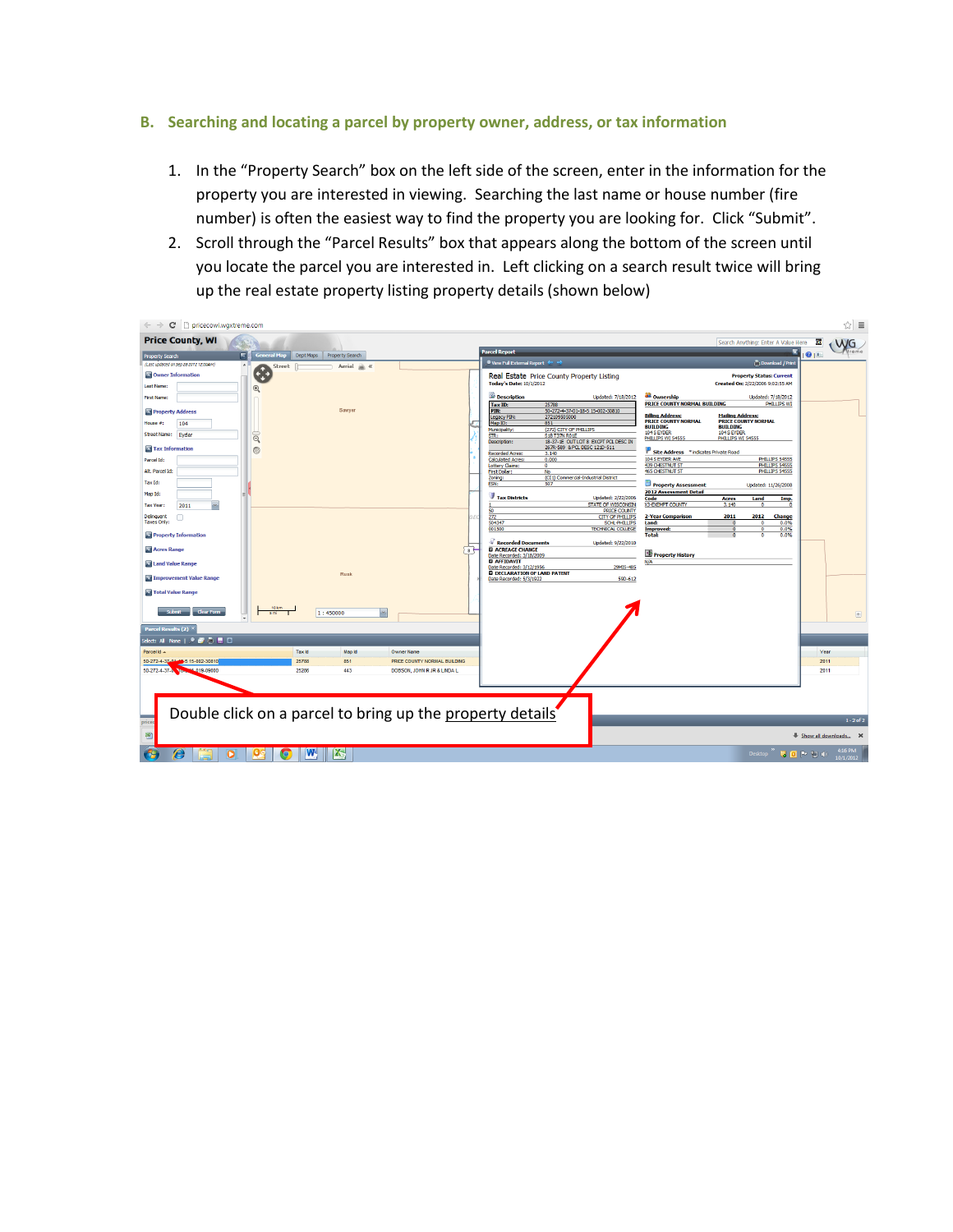3. Left click the desired parcel result once in the "Parcel Results" window (it should now be highlighted in tan) and click the magnifying glass in the "Parcel Results" toolbar. This will automatically zoom the map to the parcel you selected. The selected parcel will be highlighted in **RED** on the map.

| C D pricecowi.wgxtreme.com<br>$\begin{picture}(0,0) \put(0,0){\dashbox{0.5}(0,0){ }} \put(1,0){\dashbox{0.5}(0,0){ }} \put(1,0){\dashbox{0.5}(0,0){ }} \put(1,0){\dashbox{0.5}(0,0){ }} \put(1,0){\dashbox{0.5}(0,0){ }} \put(1,0){\dashbox{0.5}(0,0){ }} \put(1,0){\dashbox{0.5}(0,0){ }} \put(1,0){\dashbox{0.5}(0,0){ }} \put(1,0){\dashbox{0.5}(0,0){ }} \put(1,0){\dashbox{0.5}(0,0){ }} \put(1,0){\dashbox{$ |                                                  | ☆ ≡                                      |  |  |
|--------------------------------------------------------------------------------------------------------------------------------------------------------------------------------------------------------------------------------------------------------------------------------------------------------------------------------------------------------------------------------------------------------------------|--------------------------------------------------|------------------------------------------|--|--|
| <b>Price County, WI</b>                                                                                                                                                                                                                                                                                                                                                                                            |                                                  | Search Anything: Enter A Value Here<br>霊 |  |  |
| <b>General Map</b><br><b>Property Search</b><br>(Last updaced on Sep 28 2012 12:00AM)                                                                                                                                                                                                                                                                                                                              | Dept Maps Property Search                        | WG<br>企画图画                               |  |  |
| Street<br>0<br>Owner Information                                                                                                                                                                                                                                                                                                                                                                                   | Aerial a «<br><b>GERMANIA AV</b><br>272108405000 |                                          |  |  |
| Last Name:<br>$^\circledR$                                                                                                                                                                                                                                                                                                                                                                                         |                                                  |                                          |  |  |
| First Name:                                                                                                                                                                                                                                                                                                                                                                                                        | <b>PHILLIPS</b>                                  |                                          |  |  |
| <b>Property Address</b><br>œ                                                                                                                                                                                                                                                                                                                                                                                       |                                                  | <b>PHILLIP</b>                           |  |  |
| 104<br>House #                                                                                                                                                                                                                                                                                                                                                                                                     | 272107206000                                     |                                          |  |  |
| Street Name: Eyder<br>$Q_1$                                                                                                                                                                                                                                                                                                                                                                                        | 272109408000                                     |                                          |  |  |
| Tax Information<br>$\odot$                                                                                                                                                                                                                                                                                                                                                                                         |                                                  |                                          |  |  |
| Parcel Id:                                                                                                                                                                                                                                                                                                                                                                                                         | 272107307000<br>272107207000                     |                                          |  |  |
| Alt. Parcel Id:<br>272107401000                                                                                                                                                                                                                                                                                                                                                                                    |                                                  |                                          |  |  |
| Tax Id:<br>Map Id:                                                                                                                                                                                                                                                                                                                                                                                                 |                                                  |                                          |  |  |
| 2011<br>Tax Year                                                                                                                                                                                                                                                                                                                                                                                                   | 272107308000                                     |                                          |  |  |
| 272107402000<br>$\Box$<br>Delinquent                                                                                                                                                                                                                                                                                                                                                                               |                                                  |                                          |  |  |
| Taxes Only:                                                                                                                                                                                                                                                                                                                                                                                                        |                                                  |                                          |  |  |
| Property Information                                                                                                                                                                                                                                                                                                                                                                                               | 272107403000                                     |                                          |  |  |
| Acres Range                                                                                                                                                                                                                                                                                                                                                                                                        | 272107309000                                     | 27210740700                              |  |  |
| Land Value Range                                                                                                                                                                                                                                                                                                                                                                                                   |                                                  | 272104803001                             |  |  |
| Improvement Value Range                                                                                                                                                                                                                                                                                                                                                                                            |                                                  | 272107408000                             |  |  |
| Total Value Range                                                                                                                                                                                                                                                                                                                                                                                                  |                                                  |                                          |  |  |
| <b>Clear Form</b><br>School -                                                                                                                                                                                                                                                                                                                                                                                      | 1:5000                                           | 272104802000                             |  |  |
| <b>Parcel Results (2)</b>                                                                                                                                                                                                                                                                                                                                                                                          | 272107405000                                     |                                          |  |  |
| Select: All None   <sup>1</sup> 37 (2) 12 (2)                                                                                                                                                                                                                                                                                                                                                                      |                                                  |                                          |  |  |
| Parcel Id A<br>Zoom To: Show the selected records on the map.                                                                                                                                                                                                                                                                                                                                                      | Map Id<br>Owner Name                             | Year<br>Property Address<br>Acres        |  |  |
| 50-272-4-37-01-18-5 15-08<br>25788                                                                                                                                                                                                                                                                                                                                                                                 | 851<br>PRICE COUNTY NORMAL BUILDING              | 3.140<br>104 S EYDER AVE<br>2011         |  |  |
| 50-272-4-37-01-18-5 15-019-<br>25286                                                                                                                                                                                                                                                                                                                                                                               | 443<br>DOBSON, JOHN R JR & LINDA L               | 104 N EYDER AVE<br>0.172<br>2011         |  |  |
|                                                                                                                                                                                                                                                                                                                                                                                                                    |                                                  |                                          |  |  |
| Highlight the parcel and click the magnifying glass to                                                                                                                                                                                                                                                                                                                                                             |                                                  |                                          |  |  |
| F < Page 1 of 1 > 1 <<br>$1 - 2$ of 2                                                                                                                                                                                                                                                                                                                                                                              |                                                  |                                          |  |  |
|                                                                                                                                                                                                                                                                                                                                                                                                                    | zoom to it on the map                            |                                          |  |  |
| <sup>[8]</sup> Fill.xls                                                                                                                                                                                                                                                                                                                                                                                            |                                                  | w all downloads X                        |  |  |
| W                                                                                                                                                                                                                                                                                                                                                                                                                  | $\overline{\mathbf{x}}$                          | 4:18 PM<br>Desktop<br>$00 - 94$          |  |  |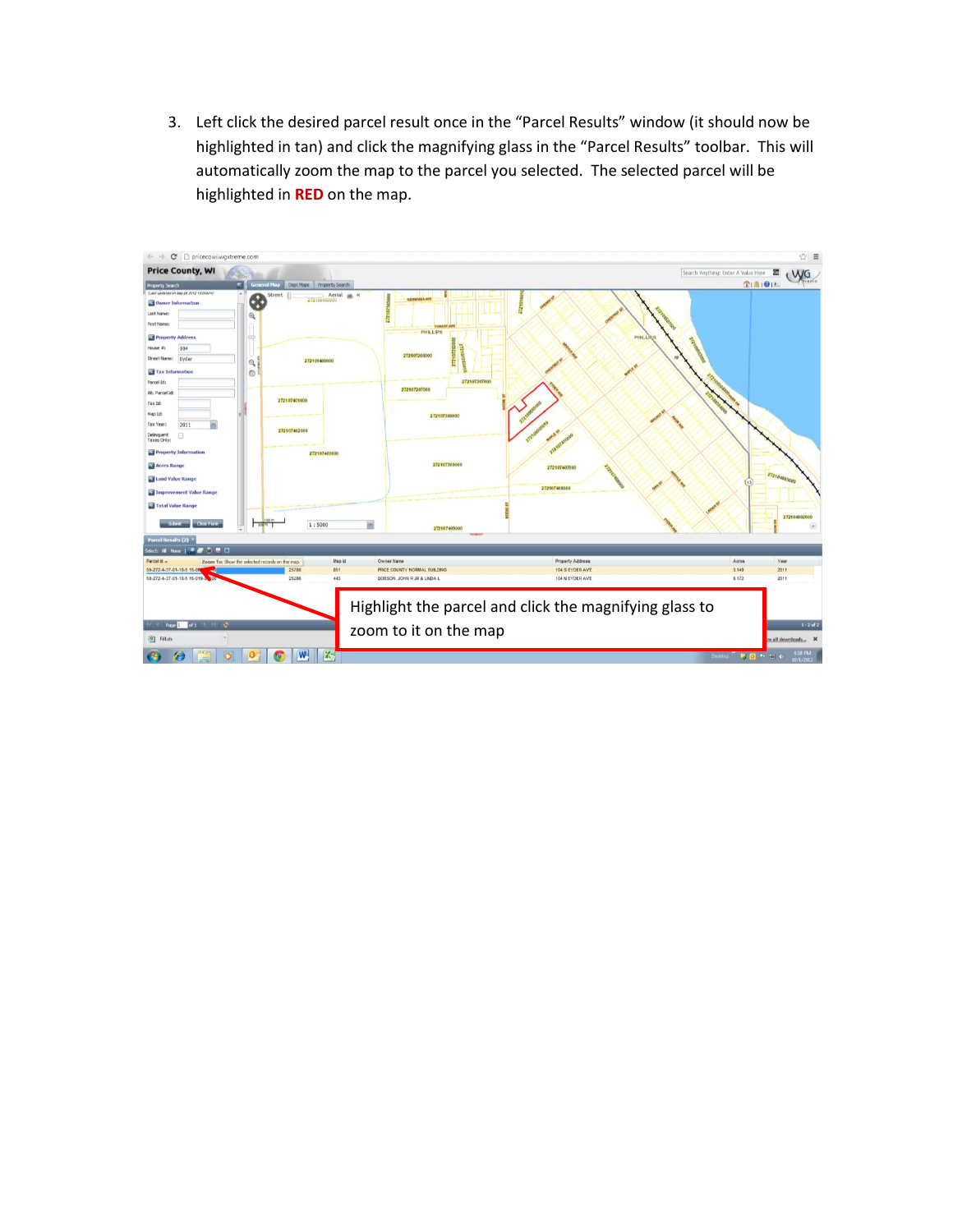## **C. Viewing aerial photography on the map**

1. Once you have zoomed to the parcel you are interested in viewing, click the "Aerial" option at the top of the map view (see below).